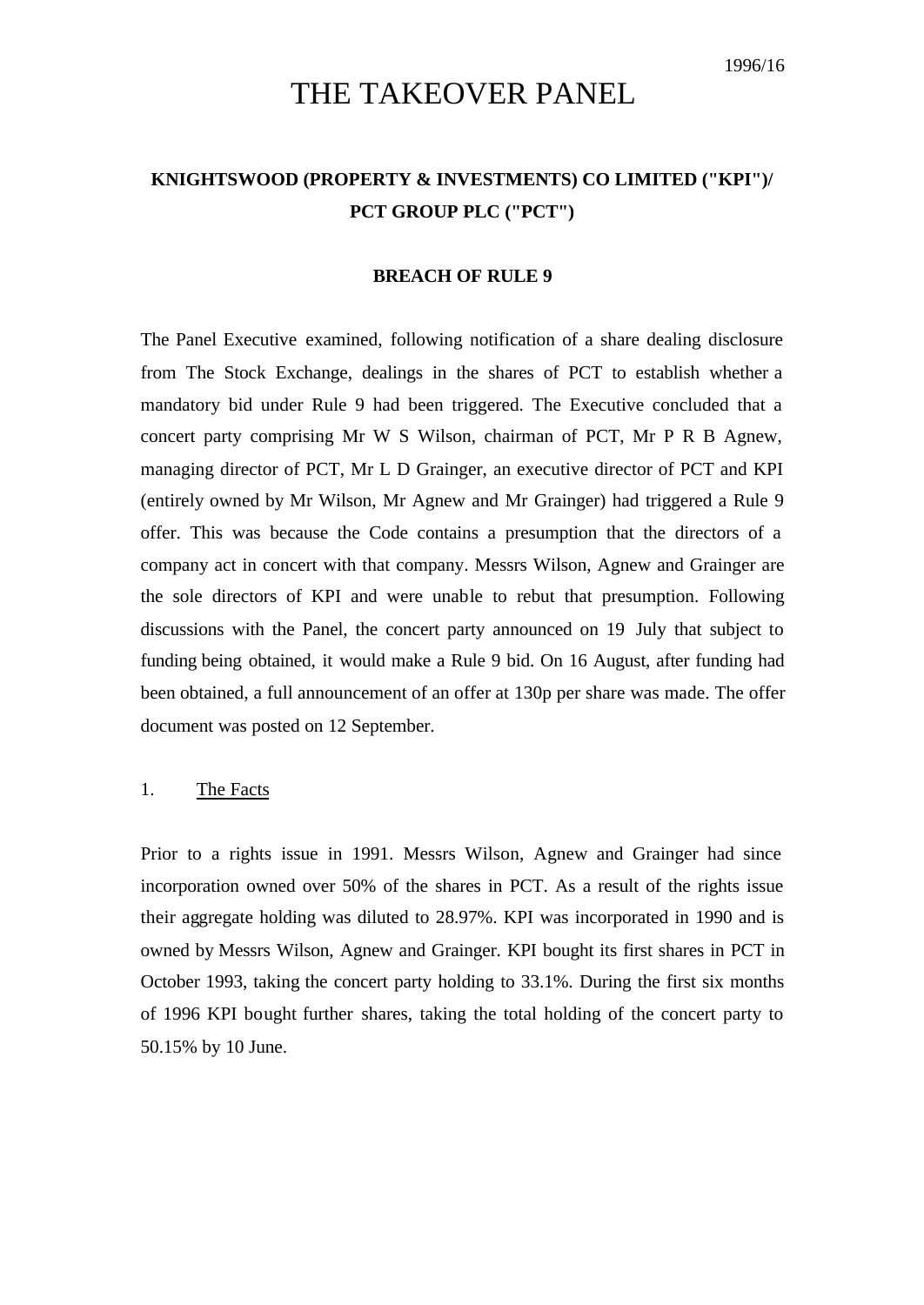The great majority of the purchases by the concert party were at 130p per share or less. 1.000 shares (0.01%) were bought in September 1993 by a company owned by Mr Grainger at 135p. 100.000 shares (1.13%) were bought by each of Mr Wilson and Mr Agnew in June 1994 at 161 p. 200.000 shares (2.26%) were sold by KPI in October 1994 at 155p.

Until its acquisition by Greig Middleton in August 1995, Allied Provincial Securities ("APS") were brokers to PCT. The individuals responsible for advising PCT left Greig Middleton at the end of 1995. Thereafter it is not clear who was acting as broker to PCT until the appointment of Greig Middleton was confirmed in writing on 24 April 1996. Greig Middleton resigned as independent financial adviser and broker on 16 September 1996.

On 11 July 1994 APS wrote to Mr Agnew, shortly after he and Mr Wilson had each purchased 100.000 shares. That letter from APS (which Mr Agnew states that he did not receive) contained the following two paragraphs:-

''As the Company's stockbrokers and financial advisers we liaise on its behalf with the London Stock Exchange including releasing to Company Announcements all notifiable share transactions advised to ourselves by the Company Secretary. The Directors' interests are shown in the Annual Accounts and we can confirm that all Director's share purchases notified to ourselves by the Company Secretary have been immediately notified to the London Stock Exchange. The critical point is when shareholdings exceed 30% and we believe that this threshold was reached with the previous purchase by Knightswood (Property and Investment) Co Limited in October 1993. This transaction was advised to the Stock Exchange at that time and no suggestion has since been received from the Takeover Panel that it should trigger a bid."

"We have considered the share purchases made by yourself and Stuart Wilson and whilst our understanding of the circumstances of the acquisitions is that they would not trigger a Rule 9 bid you will appreciate that when shareholdings in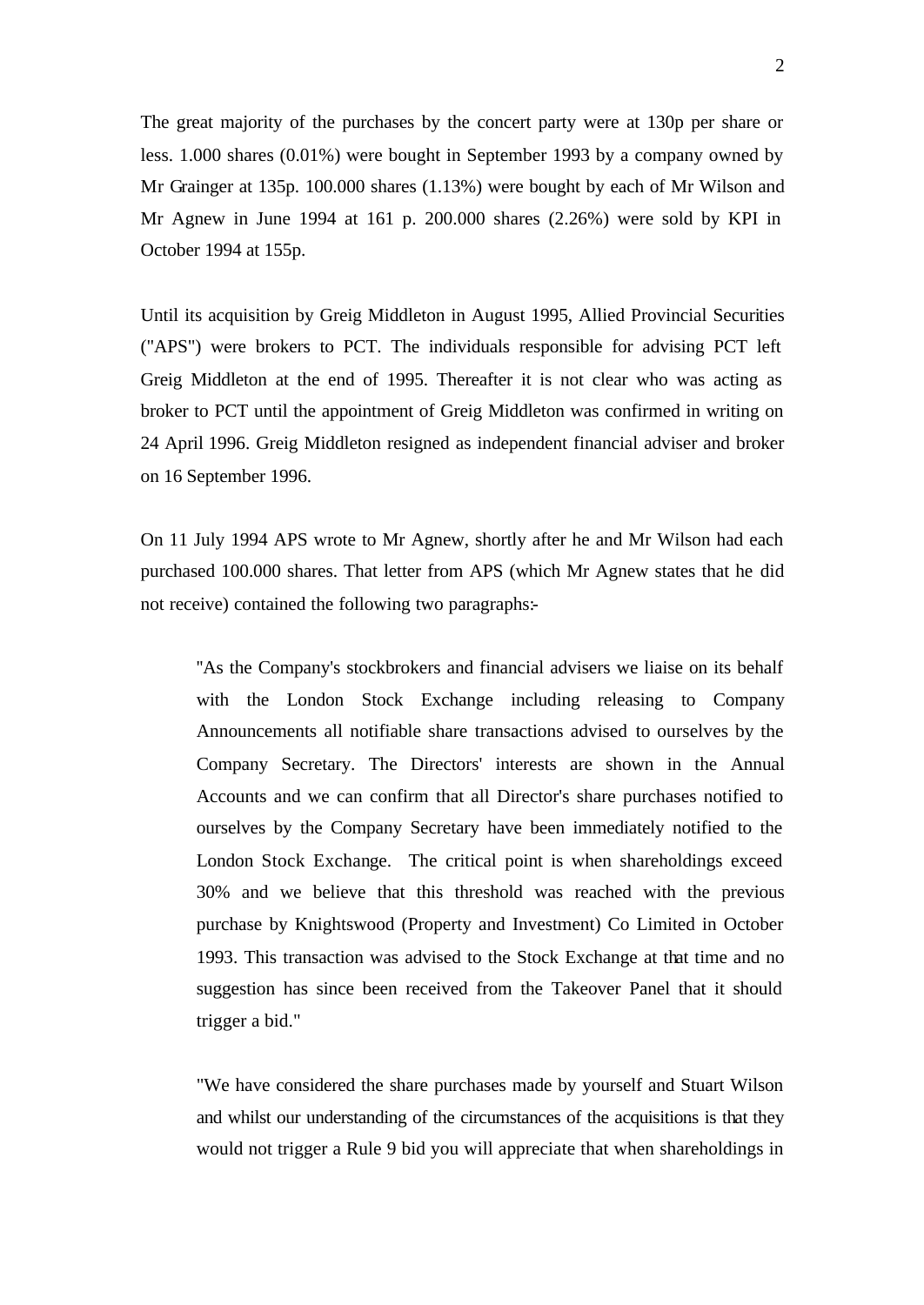total exceed 30% it is only when a formal approach is made to the Takeover Panel that definite confirmation can be received. You will appreciate that no adviser is able to give such confirmation without making such an approach and that the process takes a number of days. In the case of client companies it is not our practice to make such an approach without being specifically requested."

Advice on the Code and Rule 9 was obtained from Baker & McKenzie in September 1993 and intermittently thereafter.

## 2. The Panel Executive's ruling

The Panel Executive has concluded that the concert party first triggered a mandatory bid in October 1993, since when it has increased its holding to 50.15%. The Executive has ruled that, taking everything into account, the bid should be at 130p per share, the price at or below which the great majority of shares have been purchased by the concert party in the last three years. 200,000 shares (2.26%) were bought at 161p in June 1994. In effect these 200,000 shares were sold in October 1994 at 155p. This purchase was at market price, there were no other buyers around and the shares were offered by the market. The Executive has decided that because of these circumstances this purchase price should be ignored. 1,000 shares (0.01%) were bought at 135p in September 1993. On de minimis grounds the Executive is disregarding this price. The four independent directors of PCT (Mr B H Lemond, Mr R J Amos, Mr J H F Macpherson and Mr R R S Taylor) together with PCT's Rule 3 advisers, W&J Burness, WS. have confirmed to the Executive that they are satisfied that a price of 130p per share is adequate to discharge the obligations under Rule 9.

The Executive criticises KPI and its directors for failure to consult the Executive and for their repeated breaches of the Code.

The letter of 11 July 1994 to Mr Agnew appears to have been the sole attempt by Allied Provincial Securities to provide any advice to its client. PCT, in respect of Rule